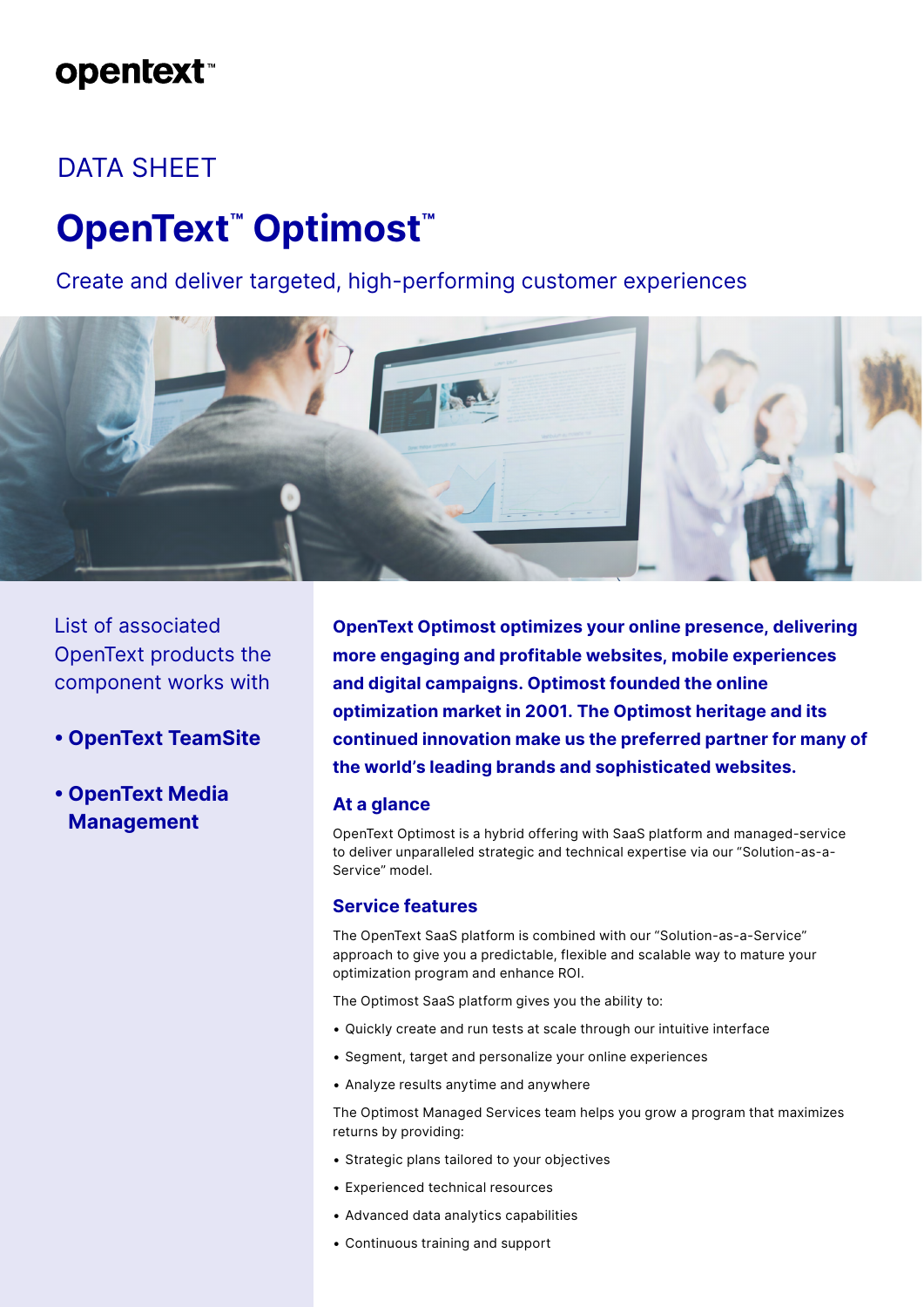## opentext<sup>®</sup>

When you partner with OpenText, you receive a specific number of Credits, which are used when the Managed Services team performs specific tasks (detailed below) at your request.

The OpenText model is flexible: as your needs grow, you can purchase additional Credits. If your testing efforts take a brief pause, Credits remain available until you are ready to resume testing per the Agreement.

| <b>Subscription Plans</b>             |                |                 |                   |
|---------------------------------------|----------------|-----------------|-------------------|
|                                       | <b>Starter</b> | <b>Standard</b> | <b>Enterprise</b> |
| <b>Features</b>                       |                |                 |                   |
| Managed-Services consulting           |                |                 |                   |
| Self-service WYSIWYG interface        |                |                 |                   |
| Desktop and mobile web page testing   |                |                 |                   |
| A/B and Multivariate experiments      |                |                 |                   |
| Targeting and personalization         |                |                 |                   |
| IT-Free changes                       |                |                 |                   |
| Responsive web design                 |                |                 |                   |
| <b>Single Page Applications (SPA)</b> |                |                 |                   |
| Angular page integration              |                |                 |                   |
| Number of domains                     | 5              | 10              | 20                |
| User logins                           | $\overline{2}$ | 5               | 20                |
| Annual page views                     | 600M           | 1.2B            | 2.4B              |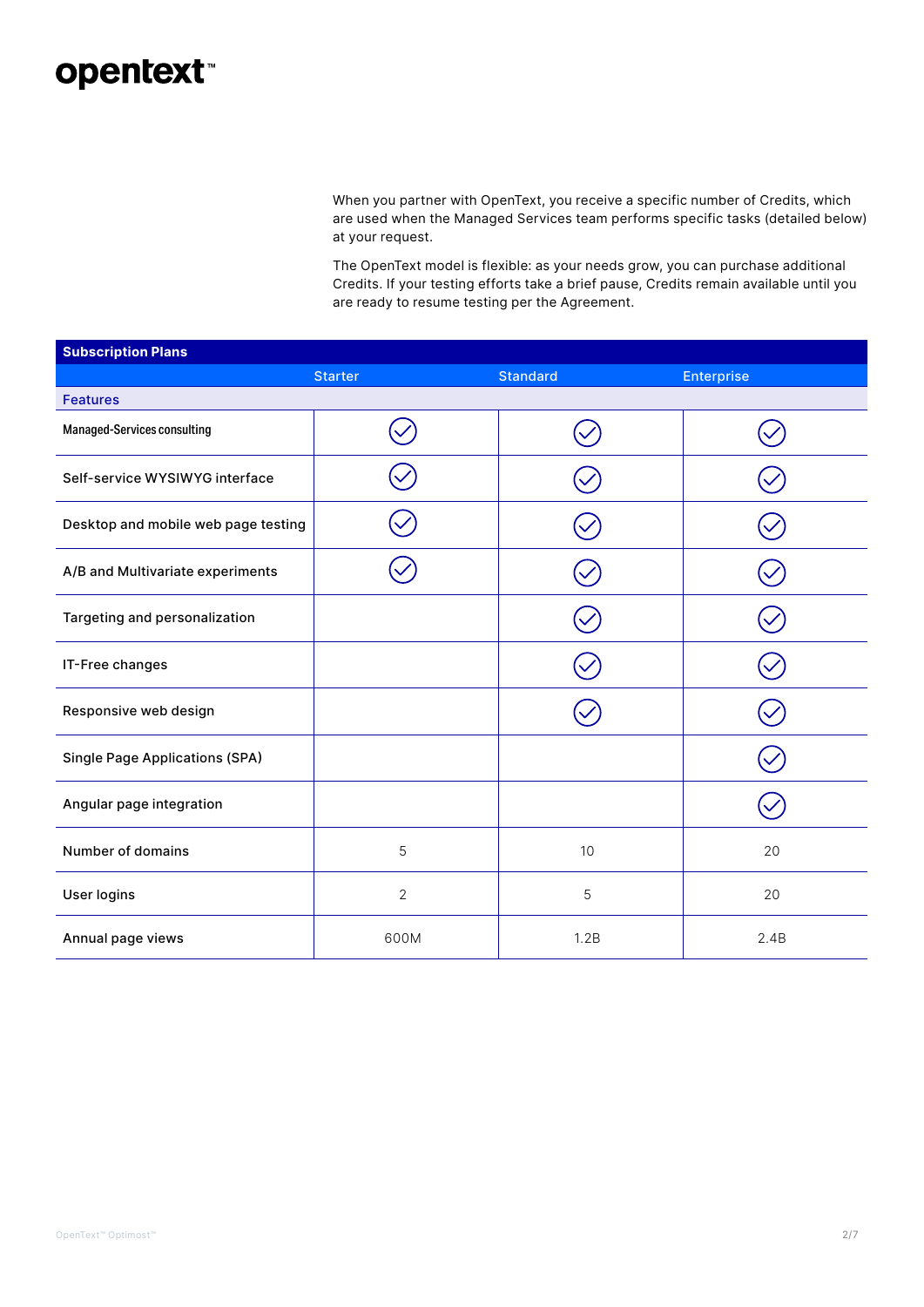# **opentext™**

| <b>Subscription Plans</b>             |                |                 |                   |
|---------------------------------------|----------------|-----------------|-------------------|
|                                       | <b>Starter</b> | <b>Standard</b> | <b>Enterprise</b> |
| <b>Managed Services Included</b>      |                |                 |                   |
| Create test plans                     |                |                 |                   |
| Weekly checkpoints                    |                |                 |                   |
| <b>Results summaries</b>              |                |                 |                   |
| Weekly analysis                       |                |                 |                   |
| Annual and quarterly business reviews |                |                 |                   |
| Roadmap                               |                |                 |                   |
| Competitive analysis                  |                |                 |                   |
| Maturity assessment                   |                |                 |                   |
| Minimum term                          | 12 months      | 12 months       | 12 months         |

When you partner with OpenText, you receive a specific number of Credits, which are used when the Managed Services team performs specific tasks (detailed below) at your request.

The OpenText model is flexible: as your needs grow, you can purchase additional Credits. If your testing efforts take a brief pause, Credits remain available until you are ready to resume testing per the Agreement.

#### **Credits**

#### **What is a credit?**

A Credit is a unit of measurement (see definition table below) that customers consume when Optimost Managed Services build tests or undertake Additional Services, at the request of customers. Using the self-service platform does not consume Credits.

#### **How credits are consumed**

Credits are consumed through the Managed Services team developing tests and additional services on behalf of customers. The number of Credits consumed by the Customer depends on the complexity of the test. Simple tests (text or image changes and a few page counters) require fewer Credits. More sophisticated tests (multipage tests with layout changes, multiple segments, and adaptive targeting) require more Credits. Before Optimost Managed Services begins work on a test or undertakes Additional Services, the Customer Success Manager will produce, and the Customer will approve, a Test Plan (defined in Managed Services) that includes the number of Credits required.

#### **Purchase of additional credits**

Customers are able to purchase additional Credits at any point in the contract. Purchasing additional Credits does not extend the term of the agreement, unless otherwise stated.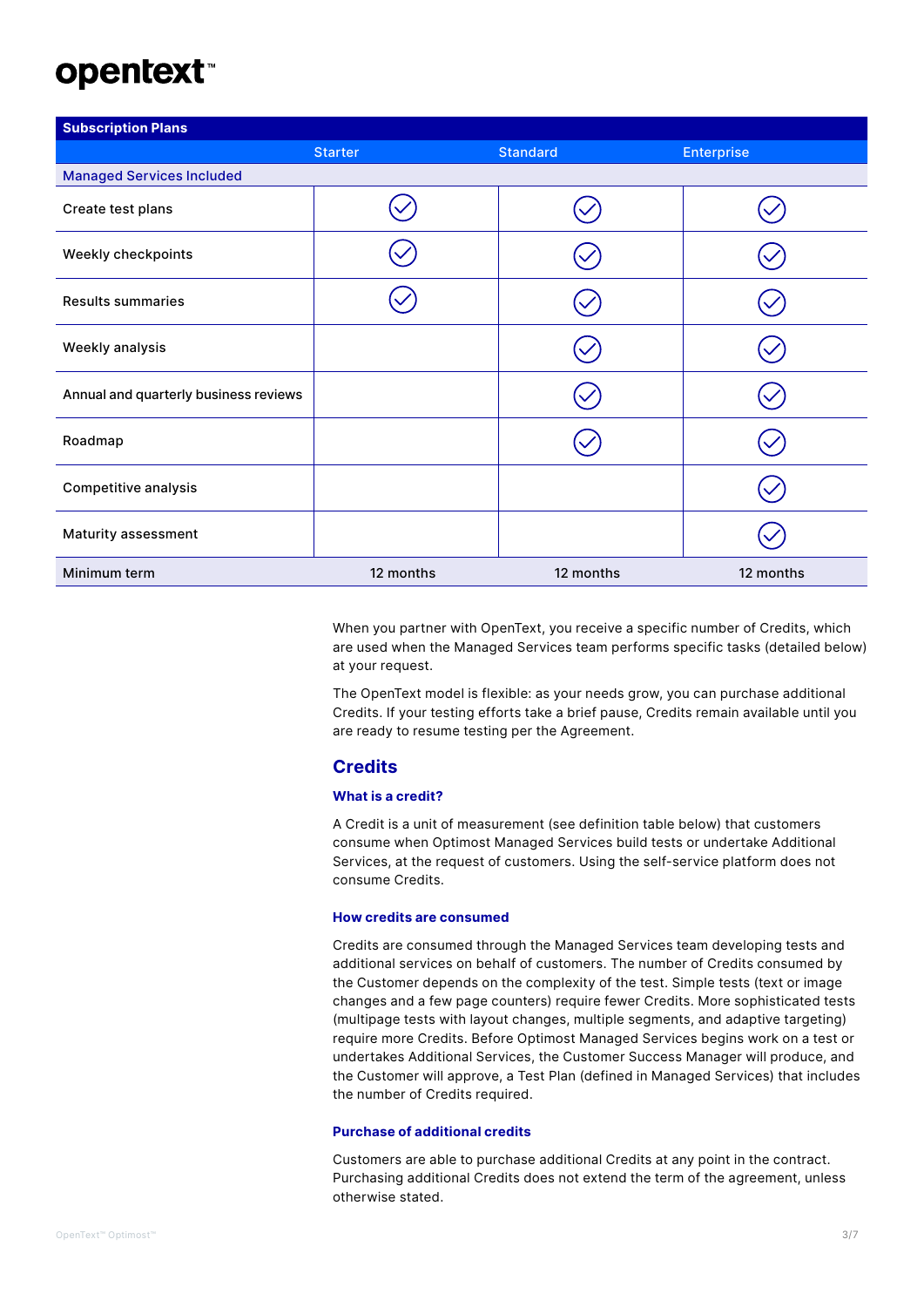# opentext<sup>\*</sup>

**Credit**

| <b>Crealt</b>                           |                                                                              |                                                                                                                            |                                                                                                             |
|-----------------------------------------|------------------------------------------------------------------------------|----------------------------------------------------------------------------------------------------------------------------|-------------------------------------------------------------------------------------------------------------|
|                                         | 1 Credit                                                                     | 3 Credits                                                                                                                  | 5 Credits                                                                                                   |
| Your page is a                          | Static landing page or<br>similar with no dynamic<br>content                 | Dynamic page with several Complex, AJAX-driven<br>variations, such as a search page, part of a single page<br>results page | app, or multi-page test                                                                                     |
| You need us to make                     | Small changes to text,<br>images, and calls to action<br>or set up redirects | Layout or small<br>functionality changes                                                                                   | Advanced functionality<br>changes, display logic, and<br>building from designs                              |
| You want to measure                     | Up to 15 new Success<br><b>Metrics</b>                                       | Up to 30 new Success<br><b>Metrics</b>                                                                                     | More than 30 Success<br>Metrics, or you require<br>advanced analysis on<br>relationships between<br>metrics |
| Your audience for the test or change is | No segmentation                                                              | Up to 5 segments                                                                                                           | More than 5 segments                                                                                        |

| <b>Managed services</b>          |                                                                                                                                                                                                                                                                                                                                                                                                                                                                                                                                                                                                                                                                  |
|----------------------------------|------------------------------------------------------------------------------------------------------------------------------------------------------------------------------------------------------------------------------------------------------------------------------------------------------------------------------------------------------------------------------------------------------------------------------------------------------------------------------------------------------------------------------------------------------------------------------------------------------------------------------------------------------------------|
| Feature                          | <b>Delivery Specifications</b>                                                                                                                                                                                                                                                                                                                                                                                                                                                                                                                                                                                                                                   |
| Customer success manager (CSM)   | The CSM is the day-to-day contact responsible for managing the operations and<br>communications with the customer. The CSM will also offer consultancy, recommend<br>test ideas and develop hypotheses based on sources, such as web analytics data,<br>other test results seen in your industry and beyond, user testing results, survey data,<br>journey recordings and other information sources. The CSM will lead and manage<br>the testing roadmap, scope and design the test plans, liaise with the other team<br>members to verify and launch tests, report test analysis and provide consultancy and<br>recommendations for future tests and campaigns. |
| <b>Technical consultant (TC)</b> | The TC is the contact responsible for all technical development during the project.<br>The TC will support the code integration during the set-up stage, develop and build<br>all test templates and tracking, perform initial quality assurance for all test variants<br>across all browsers and segments, and build any modifications or enhancements to<br>the code or tracking.                                                                                                                                                                                                                                                                              |
| Analyst                          | The Analyst is responsible for reporting and insights. The Analyst will work with the<br>CSM during the test planning phase to design tests based on available analytics data<br>and past results, perform test analysis and generate a test summary following test<br>completion. The final test report will include an executive overview, test breakdown,<br>the value of optimization, and recommended next steps.                                                                                                                                                                                                                                           |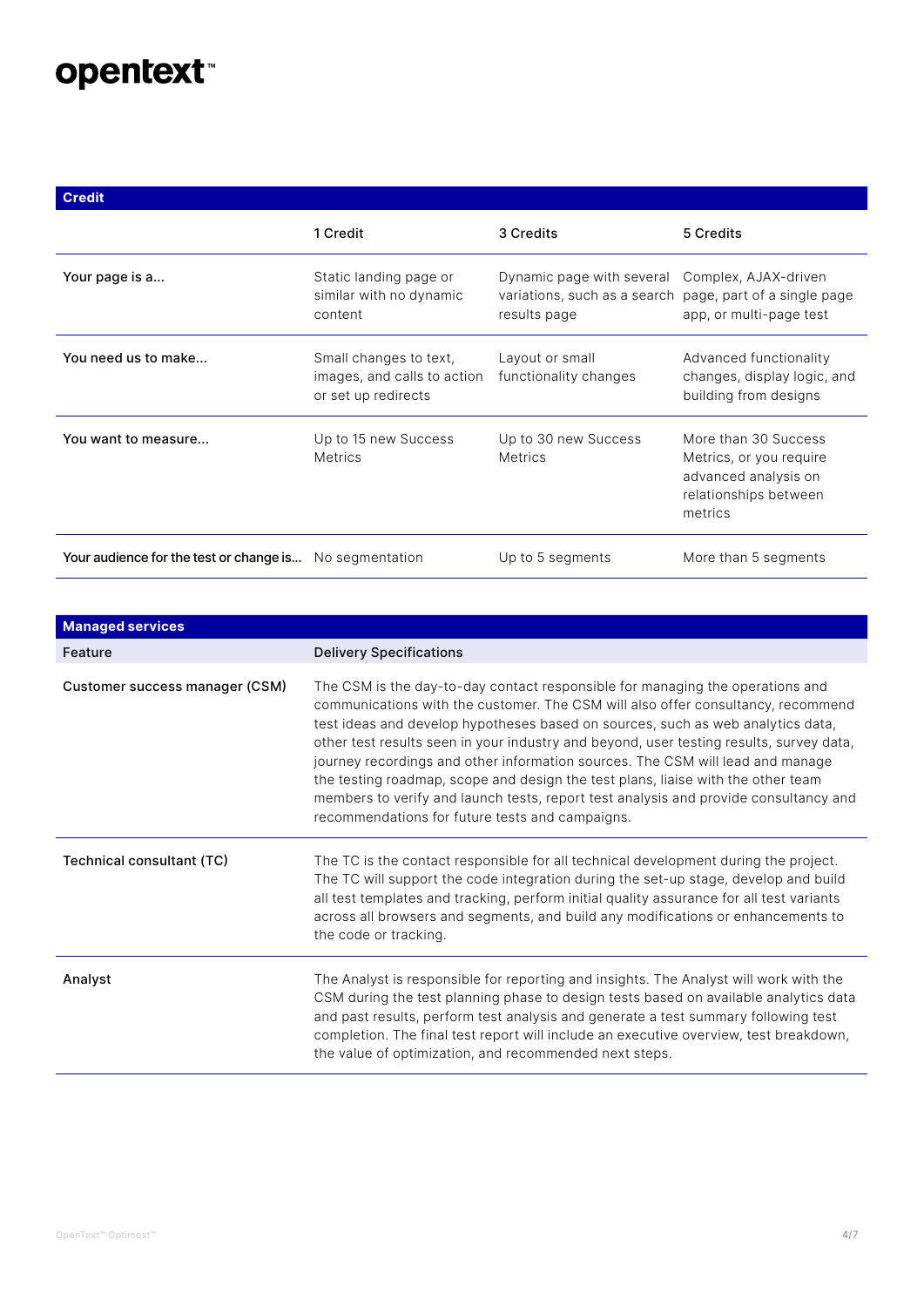

### **Managed services**

| <b>Services</b>              |                                                                                                                                                                                                                                                                                                                                                                                                                                                                                                                                                                                                                                               |
|------------------------------|-----------------------------------------------------------------------------------------------------------------------------------------------------------------------------------------------------------------------------------------------------------------------------------------------------------------------------------------------------------------------------------------------------------------------------------------------------------------------------------------------------------------------------------------------------------------------------------------------------------------------------------------------|
| Feature                      | <b>Delivery Specifications</b>                                                                                                                                                                                                                                                                                                                                                                                                                                                                                                                                                                                                                |
| Product training and support | Product training included within Account Management includes walkthroughs of<br>approximately one to two hours each in length covering tasks, such as building simple<br>tests or navigating to and understanding the different reports. Ongoing support is<br>offered via email and telephone during Weekly Checkpoints.                                                                                                                                                                                                                                                                                                                     |
| Test plan                    | Optimost Customer Success Manager will create the recommended Test Plan<br>based on the customer's strategic objectives. Test Plans include, but are not limited<br>to, the test hypothesis, expected time needed to run the test and the number of<br>Credits required.                                                                                                                                                                                                                                                                                                                                                                      |
| <b>Weekly Analysis</b>       | The Optimost Customer Success Manager and Analyst will provide the customer with<br>a regular update on the progress of each test in writing via email or other systems.<br>This is normally provided weekly but may be less frequent for lower traffic tests.<br>This update includes information on the performance of each variant or value in the<br>test against one or more key KPIs. The Optimost Customer Success Manager and<br>Analyst will also include advice on whether current statistical significance indicates<br>underperforming, variants/values can be removed, or the test is complete.                                  |
| Weekly checkpoints           | Weekly checkpoints are status meetings: the Optimost Customer Success<br>Manager will meet with the customer via telephone on a weekly basis to create<br>Test Plans, advise on progress for tests in progress, and review results of recently<br>completed tests.                                                                                                                                                                                                                                                                                                                                                                            |
| <b>Results summaries</b>     | Once a test is concluded, the Optimost Customer Success Manager and Analyst<br>provide the customer with a summary of the test results in Microsoft' PowerPoint'<br>format. This includes a top-level summary of test results to be shared with executives<br>and may also include more in-depth analysis on multiple KPIs or segments.                                                                                                                                                                                                                                                                                                       |
| (QBR)                        | Annual and Quarterly business review QBRs are strategic engagement reviews. The Optimost Customer Success Manager<br>team meets with the customer's team, including the customer management<br>and stakeholders, to review the state of the program. This meeting includes the<br>customer's strategic objectives for the program, progress towards those objectives,<br>recommendations for future optimizations and organizational changes that may<br>improve program success, and a review of test results. For enterprise customers,<br>the QBR may also include a Maturity Assessment and benchmarking services, as<br>described below. |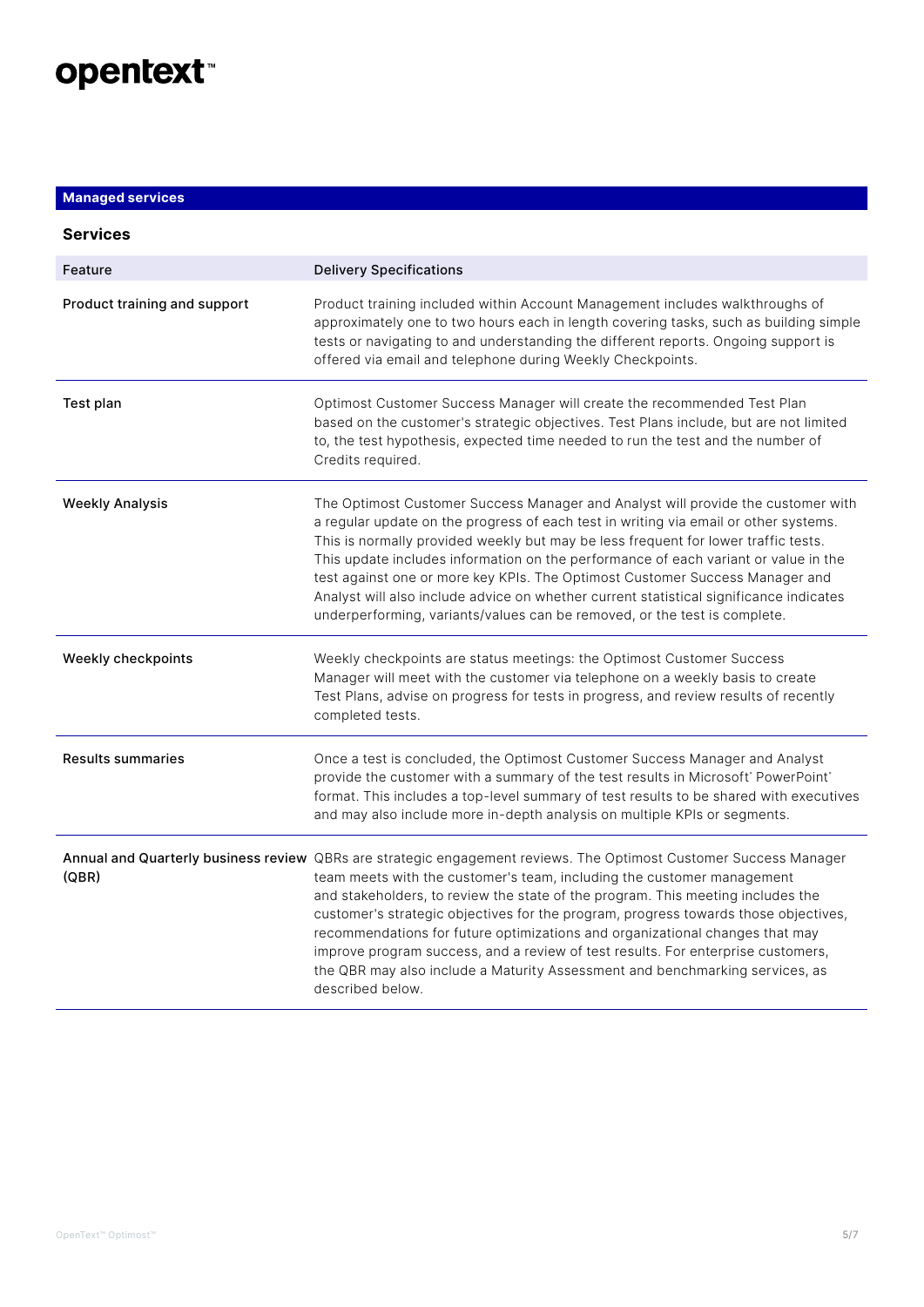

## **Managed services**

| <b>Strategic Services</b>                   |                                                                                                                                                                                                                                                                                                                                                                                                         |
|---------------------------------------------|---------------------------------------------------------------------------------------------------------------------------------------------------------------------------------------------------------------------------------------------------------------------------------------------------------------------------------------------------------------------------------------------------------|
| Feature                                     | <b>Delivery Specifications</b>                                                                                                                                                                                                                                                                                                                                                                          |
| Maturity assessment                         | Optimost has developed a proprietary assessment that provides any customer with a<br>clear measure of the optimization execution and organizational maturity.                                                                                                                                                                                                                                           |
| Internal benchmarking                       | Optimost can help you develop an internal benchmarking system to keep track of<br>your tests' performance and compare tests internally to identify trends.                                                                                                                                                                                                                                              |
| Industry and Cross-industry<br>benchmarking | As Optimost works with many companies in the same industry and across<br>industries, we can put your performance (on certain pages, KPIs, or otherwise) in<br>context. We can tell you where you're best in class and where you have significant<br>room for improvement.                                                                                                                               |
| <b>Custom reporting</b>                     | Custom reporting is any reporting requirement that goes beyond the standard<br>analysis and results summaries described above. This may include looking in detail at<br>correlations between KPIs or segments, or integrating analysis with data from other<br>sources provided by the customer.                                                                                                        |
| Workshops                                   | The Optimost Managed Services Team can run on-site workshops on a variety<br>of topics related to testing. These may include 'hackathons' designed to build<br>engagement and a culture of testing, technical workshops covering methods of<br>implementing tests, strategic workshops looking at how to integrate testing in an<br>organizational structure or other topics at the customer's request. |
| <b>Tailored training</b>                    | The Optimost Managed Services team provides tailored technical or analytical<br>training sessions, either on-site or at our offices. This covers specific relevant<br>testing, integration and reporting scenarios agreed in advance with the customer.                                                                                                                                                 |
|                                             |                                                                                                                                                                                                                                                                                                                                                                                                         |